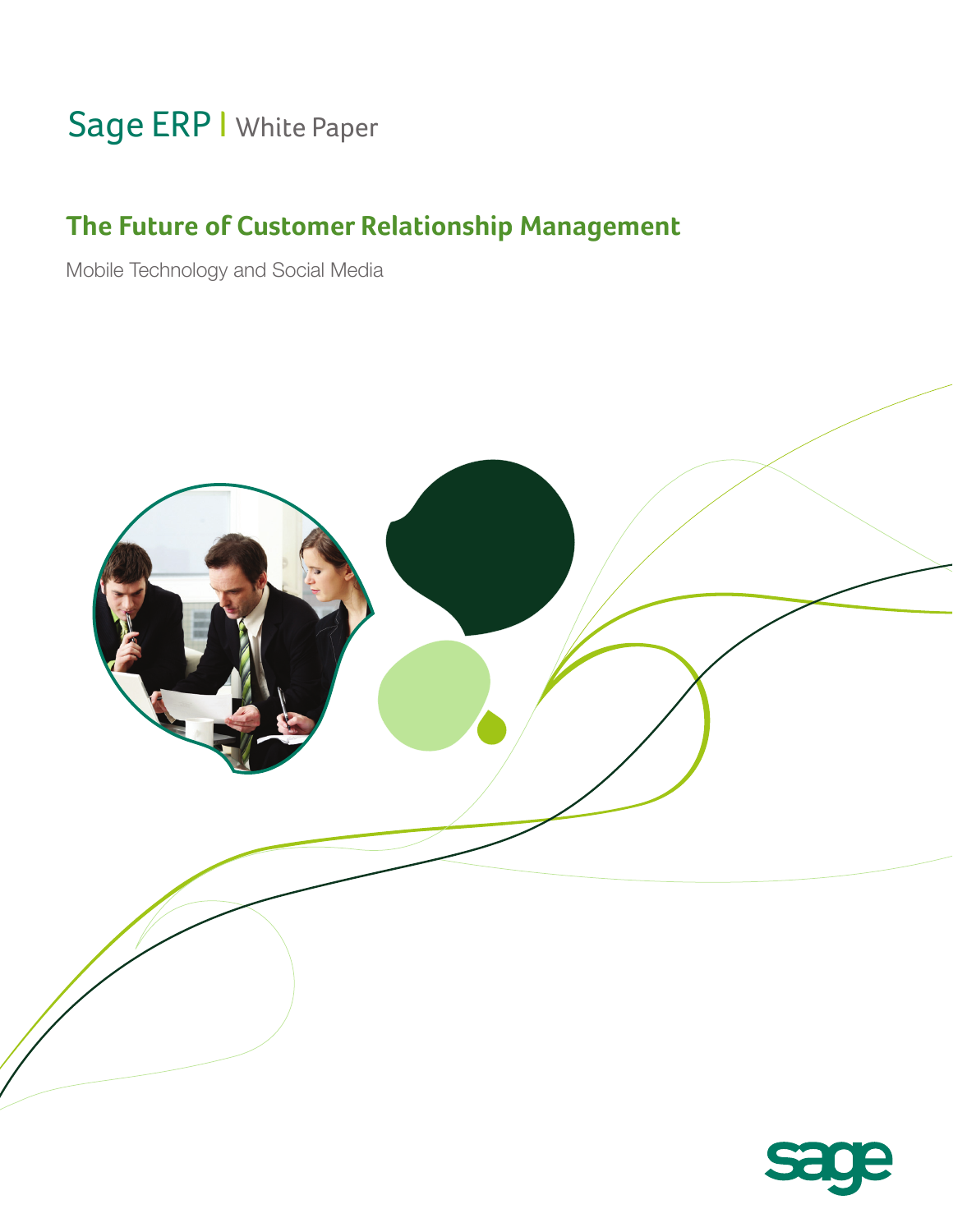#### **Table of Contents**



 $\begin{array}{c} \bullet & \bullet & \bullet \\ \bullet & \bullet & \bullet \\ \bullet & \bullet & \bullet \end{array}$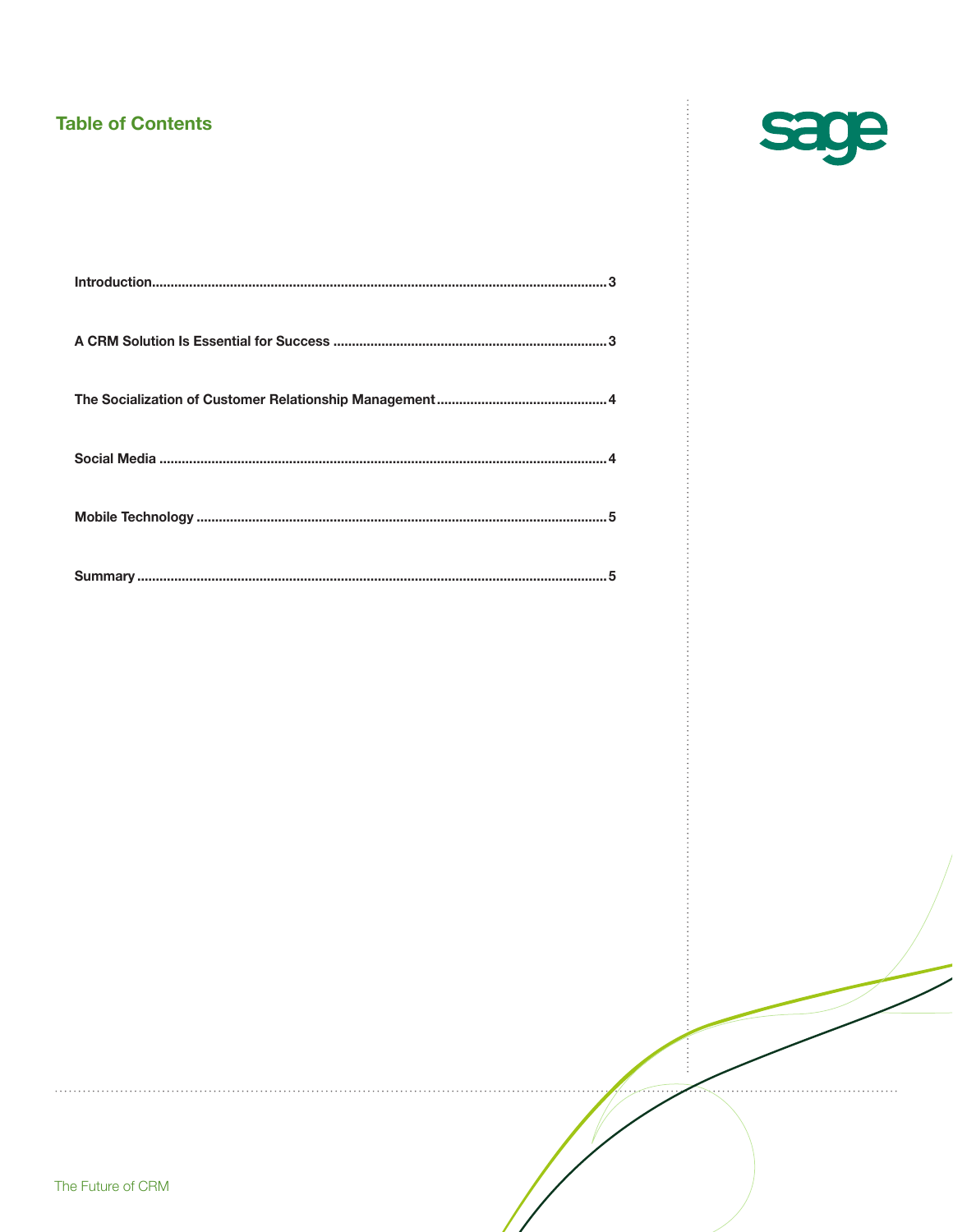## **Introduction**

In this postrecession economy, businesses are finding it increasingly important to change the way they communicate with customers. Traditional ad campaigns and marketing channels are no longer enough to capture the hearts and minds of consumers. These new trends in technology and "always on" communications also work to magnify the problems that typically interfere with company success.

Without Customer Relationship Management (CRM), businesses often struggle with the inability to track customer interactions and have no central source of information. Customer data is critical to the organization in order to develop targeted and effective marketing campaigns and accurate forecasts and sales reports. In an ultracompetitive landscape, the companies that will achieve the biggest success will be those that can interact with customers frequently and meaningfully, leverage customer insights, and meet expectations.

During the recession, most industries combated economic instability with intense cost-cutting measures. CRM implementation initiatives were a target of these cost-cutting measures and during this period experienced negative and modest growth from 2001-2009. However, as organizations now look for new ways to grow and gain a competitive advantage, CRM application spending is once again on the rise.

The recession is not the only thing that has influenced the direction of CRM. With the rising popularity of smartphones and social networks, consumers are demanding more information through these channels. Additionally, businesses have found that marketing through new technologies can be cost-effective and give them greater access to customer information.

#### **A CRM Solution Is Essential for Success**

In order to efficiently and effectively manage customer relationships, it is imperative to have a CRM solution in place. CRM helps businesses manage a wealth of customer information and solidify customer loyalty. The editors of *CRM Magazine* also point out, "Once thought of as a type of software, CRM has evolved into a customer-centric philosophy that must permeate an entire organization. There are three key elements to a successful CRM initiative: people, process, and technology."1

CRM bridges information gaps among departments, partners, and customers. In fact, the top benefit of CRM reported in a study by TechWeb is the ability to easily access and share business information.2 And in today's fast-paced, multilayered information age, businesses are finding it essential to adopt CRM in order to innovate and grow.

With the onset of new communication channels and a power-wielding consumer, businesses need to find new ways to respond. Reports by both the Gartner Group and Forrester emphasize the importance of bringing the web to the center of customer interactions and getting involved in mobile and social CRM.

*"Marketing strategies are evolving to support improved customer communications across multiple channels, leveraging the web, social communities, and partner networks. New strategies also provide better visibility, increase marketing's accountability, reduce marketing cycle times, and help build stronger brands." –Gartner Group3*

#### Benefits of CRM

With CRM, businesses are able to collect and analyze customer information and then use that data to meet even exceed—expectations. CRM helps businesses:

- Increase productivity.
- Empower employees with the right information at the right time.
- Streamline business processes through automated workflow.
- Bridge information gaps between departments.
- Tie ERP information with CRM so customer-facing employees have a complete view of customers.

1 "What is CRM?", February 19, 2010, http://www.destinationcrm.com/Articles/CRM-News/Daily-News/What-Is-CRM-46033.aspx 2 "The State of ERP," TechWeb Study, September 2008. 3 Collins, Kimberly and Desisto, Robert, " Key Issues for CRM Marketing and Sales Strategies, Processes, and Technologies, 2010,"

Gartner Research, February 19, 2010.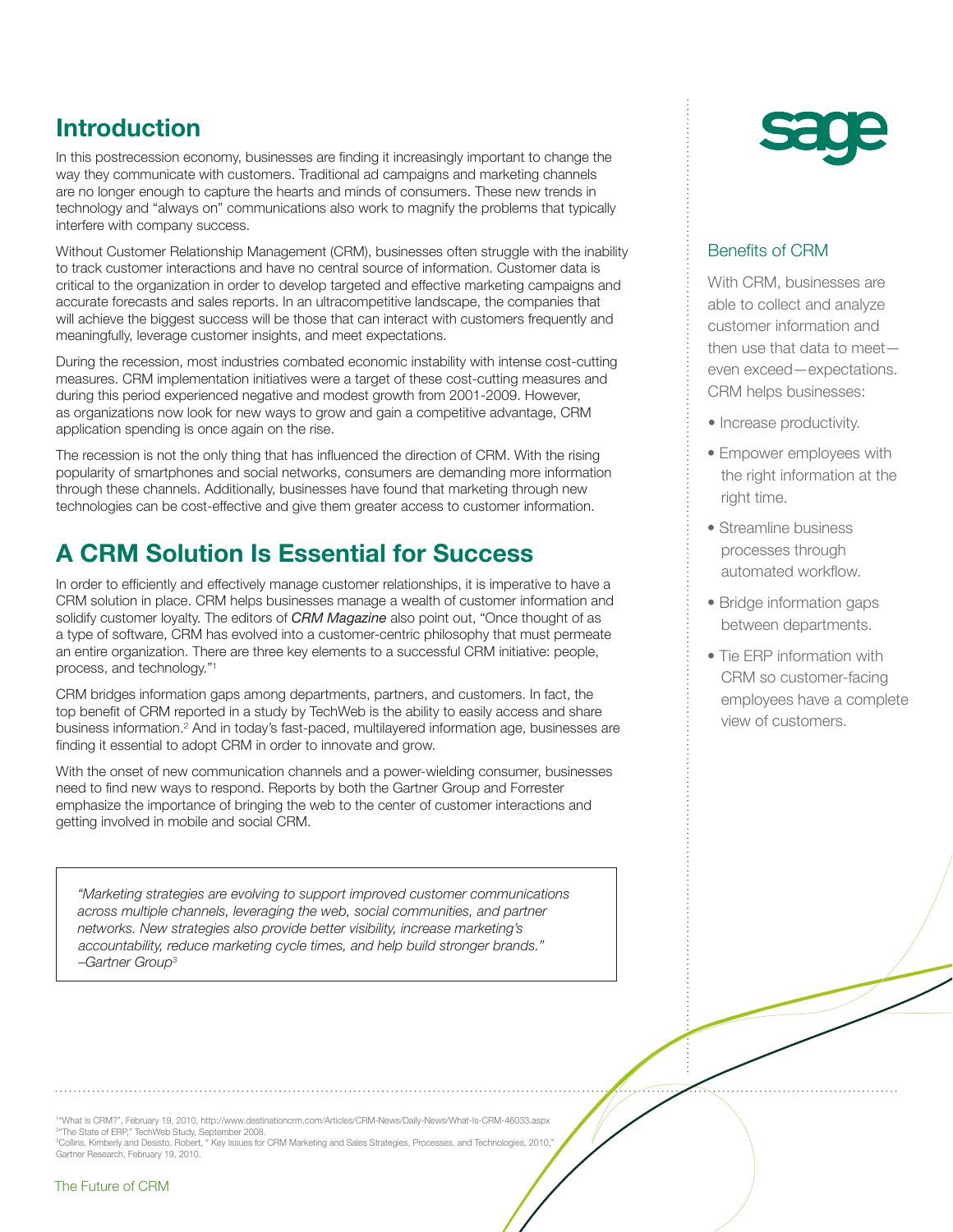## **The Socialization of Customer Relationship Management**

In today's business world, timely and relevant communication is key. As the use of smartphones and mobile technology continues to rise, companies need to find new ways to support customer interactions across multiple channels. Customers expect it and businesses will benefit from better visibility into customer information and the ability to communicate more frequently.

When developing marketing and sales strategies that take advantage of CRM technologies, a Gartner report<sup>4</sup> identified several actions companies should take:

- Find areas where they can enjoy the best return on investment and keep costs low.
- Define the strategy that's best for your organization. You want to implement programs that speak to your customers.
- Streamline business processes to ensure resources are working together to improve customer experiences.
- Learn how to effectively analyze customer data so the company can capture more revenue opportunities.
- Discover how to leverage technology best practices.

*"Developing the right marketing strategies can greatly reduce marketing costs, better align resources, and enable the organization to improve the customer experience and capture more revenue opportunities."–Gartner Group4*

## **Social Media**

How is CRM evolving to meet the new demands of consumers and the pervasiveness of mobile technology? Forrester Research<sup>5</sup> discussed the business value of "social CRM" and found this to be a hot area. Forrester notes that "more than four in five U.S. online adults now participate socially," and while only 21% of companies surveyed had established online interaction sites, an additional 42% are interested in establishing their own customer communities.

The social web has grown so quickly and dramatically that it has caught the attention of all types of businesses. It is no longer enough to maintain a two-way relationship with the customer; rather, "CRM is evolving from its traditional focus on optimizing customer-facing transactional processes to include the strategies and technologies to develop collaborative and social connections with customers, suppliers, and even competitors."<sup>6</sup>

Businesses can use a variety of social media to make it easier to communicate with customers—and for customers to interact with them. By setting up social feedback sites, businesses are able to poll customers directly about their likes/dislikes and wants/needs, maintain a dialogue, and act on this information faster than ever before. Comfortable with sites like Twitter and Facebook, customers are more willing to opt in and share information about their identities in exchange for a more relevant web experience and direct contact with their favorite businesses.

4 Ibid. 5 Band, William and Petouhoff, Natalie, "Topic Overview: Social CRM Goes Mainstream," Forrester Research, Inc., January 26, 2010. *6* Ibid.



#### Four Ways to Be Popular in Social Media

- Create a topic-centric theme
- Promote, promote, promote your site
- Keep the conversation flowing–but don't overpost
- Engage any members who interact with you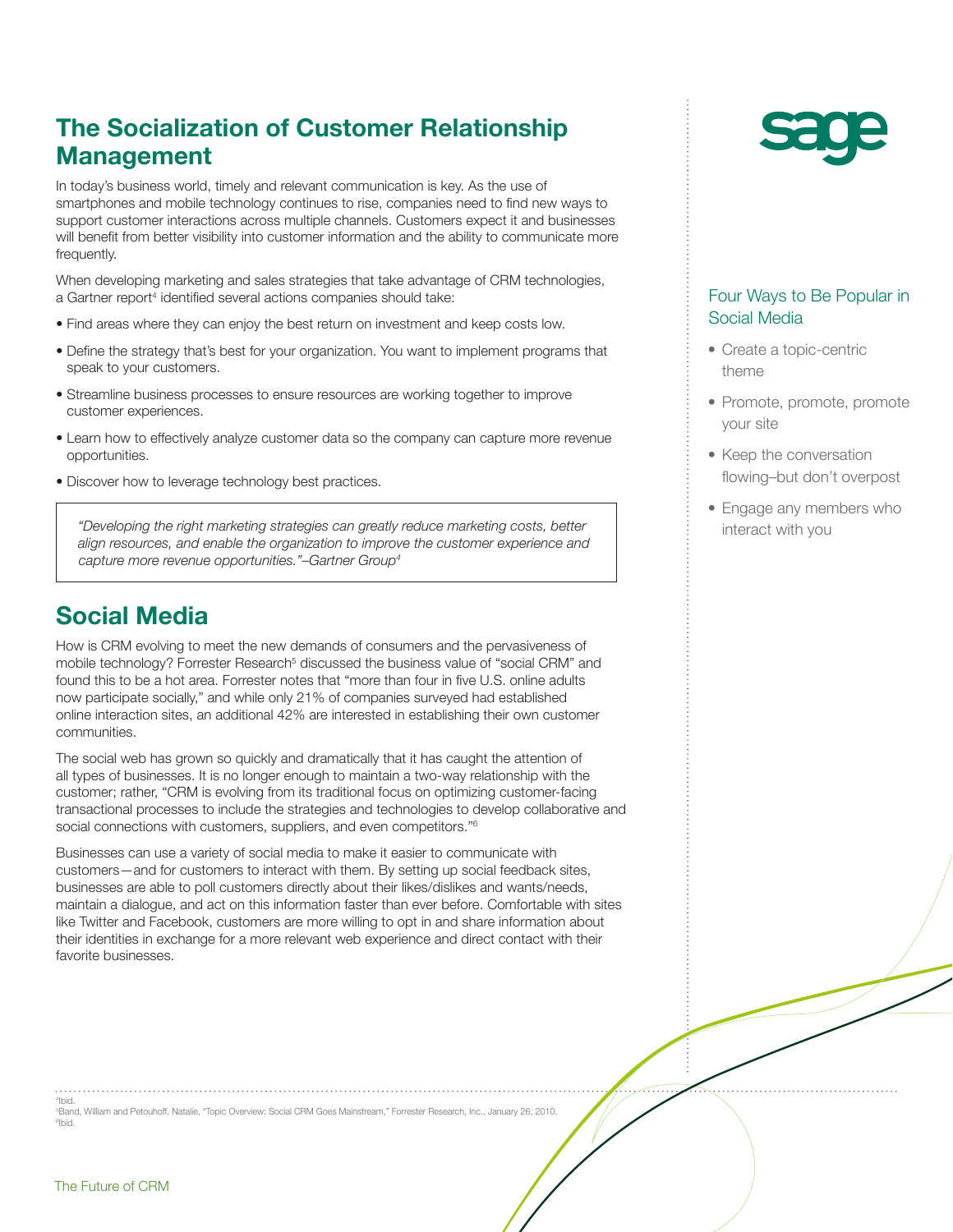The collection of this data is important but data insight is now king. Industry experts such as Google's chief economist, Hal Varian, have pointed out that the ability to effectively analyze data in order to meet customer needs will help businesses gain a competitive edge.7 Increasingly, companies will lean on data collected from social media to define new products and make decisions about product strategy.

*"If you do not use your data to talk to your customers, others will. As such, the investment in data aggregation and the hiring of "sexy" statisticians is going to be a major trend in 2011."*

## **Mobile Technology**

More and more businesses are encouraging the use of mobile solutions so that sales teams can have complete access to customer data anytime, anywhere. It helps the sales team access customer records, calendar, meeting notes, conversation history, and more from their mobile device so they can stay informed while out of the office. By providing an extraordinary customer experience, your sales team is helping to build consistency across all company touch points and ultimately increase customer loyalty.

There is also a lot of buzz and excitement about mobile marketing. Many analysts predict that mobile marketing revenues could reach \$3-\$5 billion by 2012 and \$24 billion within five years.<sup>8</sup> As consumers trade in their laptops and traditional wireless phones for cell phones, businesses are able to take advantage of a quick and low-cost way to share content with consumers. Mobile marketing can assist companies with the identification and cultivation of the customers who are most engaged and active through individual devices or user accounts.

Mobile marketing can help your company maximize marketing efforts with the ability to:

- Cross-promote your brand to increase response and awareness.
- Develop and send localized messages, also known as "geotargeting."
- Offer personalized messages to customers.

In fact, CRMtrends.com named the ability to personalize and customize one of the top five CRM trends for 2011. It will not be enough to communicate; the companies that are most successful will need to use data insight to "talk, engage, and interact with their customer more often and more meaningfully in new and innovative ways."9

#### **Summary**

As companies begin to adopt and implement CRM solutions again, it is important to focus on data analysis and to measure the effectiveness of social media. The companies that will achieve the most success are those that understand what is important to customers and capitalize on unmet expectations. Leverage your data to communicate to customers and make sure you offer a consistent experience across all channels.

In order to gain a competitive edge, it is essential for companies to implement CRM. Make investments in an infrastructure that supports knowledge sharing and smart communication. With the right solution in place and effective data analysis, businesses can successfully build a strong brand, demonstrate value, and create a personalized customer experience. The end result? Increased customer loyalty and profitability.

7 "Top 5 CRM Trends for 2011," www.crmtrends.com

8 http://www.mobilemarketingwatch.com/2015-mobile-ad-revenues-to-hit-24-billion-10690/ 9 "Top 5 CRM Trends for 2011," www.crmtrends.com